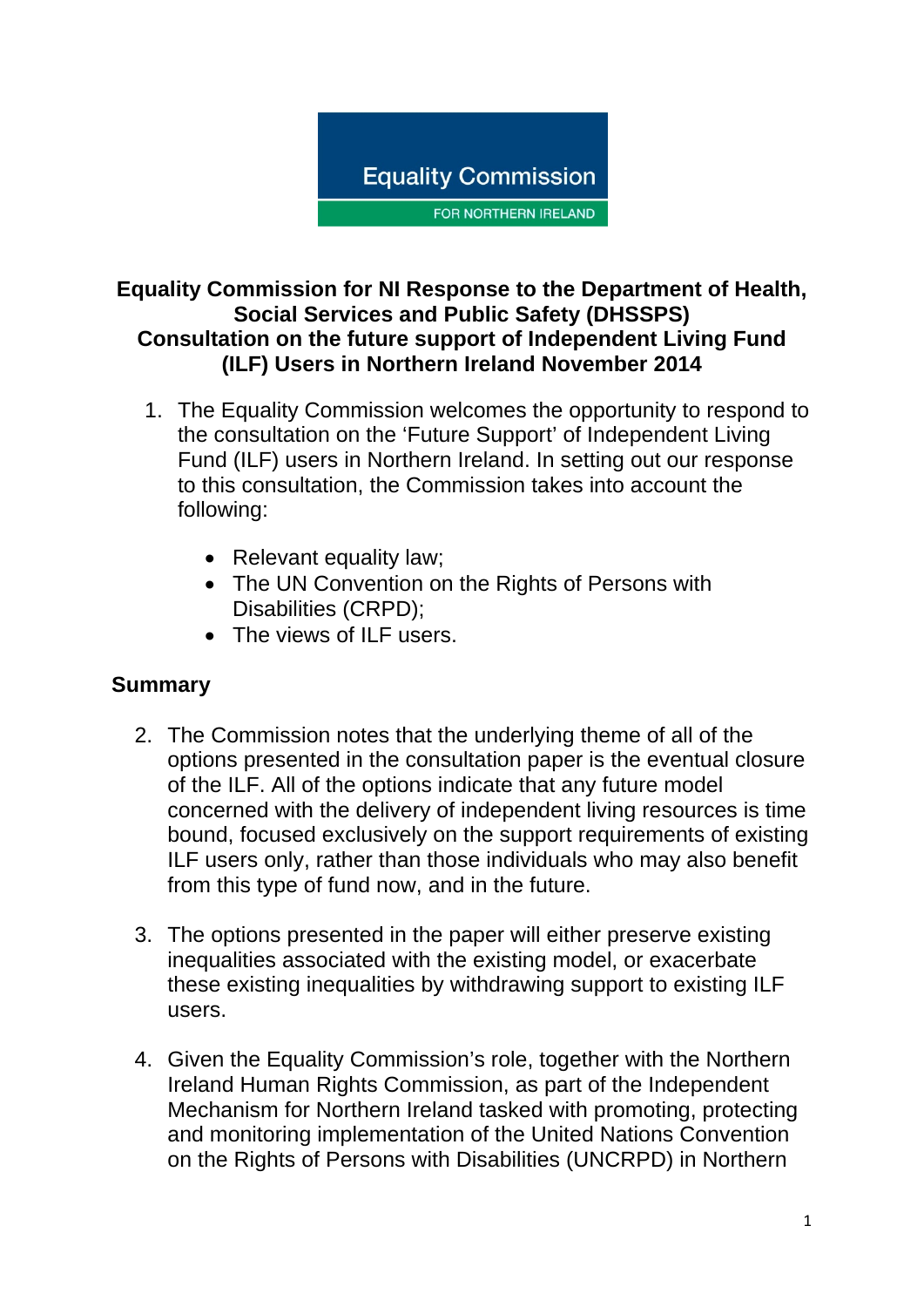Ireland we cannot endorse any of the options outlined in the consultation paper. This is because we believe that the eventual closure of the ILF, without any clear indication of the arrangements to succeed the scheme, will impact adversely on the rights of persons with disabilities under Article 19 of the CRPD 'Living independently and being included in the community'<sup>1</sup>.

- 5. We note the comments by the Joint Committee for Human Rights that, in their view, welfare reform, changes to eligibility criteria for adult social care and the closure of the Independent Living Fund (ILF) 'risk interacting in a particularly harmful way for disabled people. Some disabled people risk losing Disability Living Allowance (DLA)...whilst not getting support from th[e](#page-1-0) ILF, all of which may force them to return to residential care'.<sup>[2](#page-1-0)</sup>
- 6. The Commission, therefore, does not endorse any of the options as outlined in the consultation paper. Specifically, we:
	- do not endorse **option 1**, **'to do nothing'** on the basis that this would allow the Fund to close in June 2015, having very adverse consequences for existing ILF users, as all payments to current users would stop at the above date undermining the equality and human rights of all concerned, such as CRPD Article 19 'Living independently and being included in the community';
	- do not endorse **option 2, the formation of a successor body similar to the ILF**, concerned only with the support needs of existing users as opposed to including others who would qualify for the Fund;

<http://www.publications.parliament.uk/pa/jt201012/jtselect/jtrights/257/25708.htm>

<sup>&</sup>lt;u> Andrew Maria (1989)</u><br>1900 - Carl Maria (1989), polític a filosofon (1980)<br>1900 - Carl Maria (1980), polític a filosofon (1980)  $1$  States Parties to the present Convention recognize the equal right of all persons with disabilities to live in the community, with choices equal to others, and shall take effective and appropriate measures to facilitate full enjoyment by persons with disabilities of this right and their full inclusion and participation in the community, including by ensuring that:

a) Persons with disabilities have the opportunity to choose their place of residence and where and with whom they live on an equal basis with others and are not obliged to live in a particular living arrangement;

b) Persons with disabilities have access to a range of in-home, residential and other community support services, including personal assistance necessary to support living and inclusion in the community, and to prevent isolation or segregation from the community;

c) Community services and facilities for the general population are available on an equal basis to persons with disabilities and are responsive to their needs. 2

<span id="page-1-0"></span>Joint Committee for Human Rights: 'Implementation of the Right of Disabled People to Independent Living', paragraph 161, Twenty Third Report, 6 February 2012.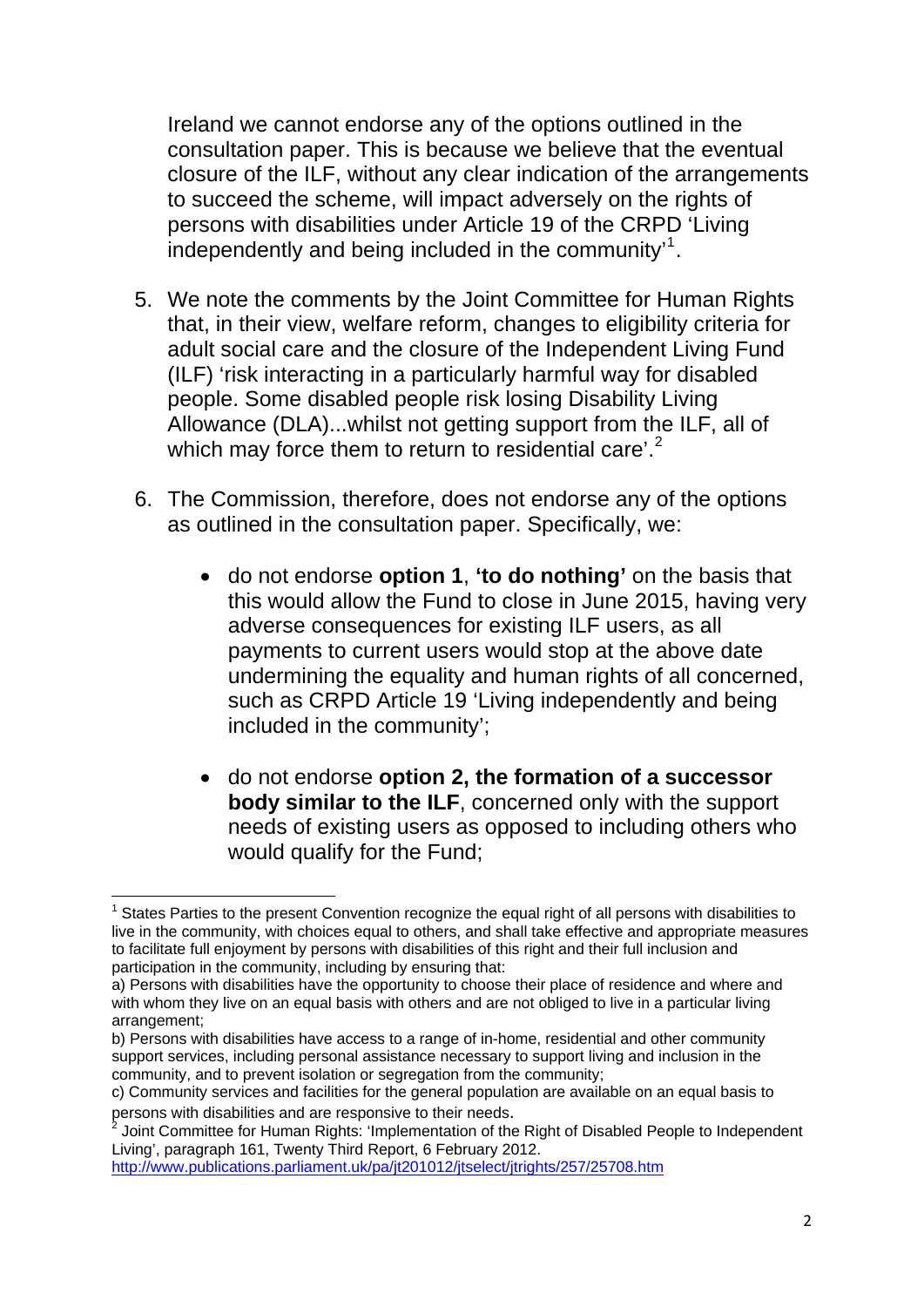- do not endorse **option 3, the transfer of funding and responsibility to the Health Trusts**, on the basis that firstly there is no guarantee that existing users will receive the same quality of care and support, following revised health care assessments. Secondly potential users eligible for ILF support now and in the future would likely remain excluded from this type of support, thereby perpetuating an existing inequality between existing ILF users and those would otherwise be eligible for support $3$ ;
- do not endorse **option 4 the transfer of existing funds**  and responsibility to health care Trusts, with preserved **rights for existing users,** on the basis that the inequality between existing users and potential users who are otherwise eligible for the Fund would continue to exist;
- **centralised service** on the basis that the inequality between for the Fund would continue to exist. • do not endorse **option 5 the transfer of existing funding to the Health and Social Care Board with preserved rights for existing users to provide a regional**  existing users and potential users who are otherwise eligible
- 4. One option the Department may wish to consider is to go beyond the limitations of the current options presented in the consultation paper and extend the ILF to other potential applicants who would meet the current eligibility criteria to receive support from the existing ILF Fund, as and when places become available.
- 5. Adopting such an approach would address the existing inequality between existing ILF users and others who would otherwise be eligible to access support from the Fund, as well as further fulfil the State obligations under the CRPD, including in particular the

<span id="page-2-0"></span> <sup>3</sup>Murphy, Eleanor (March 2013): Northern Ireland Assembly Research and Information Service Briefing Paper 'Independent Living Fund' March 2013, highlights that according to Disability Action a pan-disability Northern Ireland wide charity, "Since the ILF closed to new users in 2010 disabled people in Northern Ireland who would have previously been eligible for ILF have been limited by the restricted budgets on offer from the Health and Social Care Trusts and have missed out on opportunities for improving quality of life." See paragraph 4, bullet point page 5, available at: [http://www.niassembly.gov.uk/Documents/RaISe/Publications/2013/social\\_dev/4413.pdf](http://www.niassembly.gov.uk/Documents/RaISe/Publications/2013/social_dev/4413.pdf)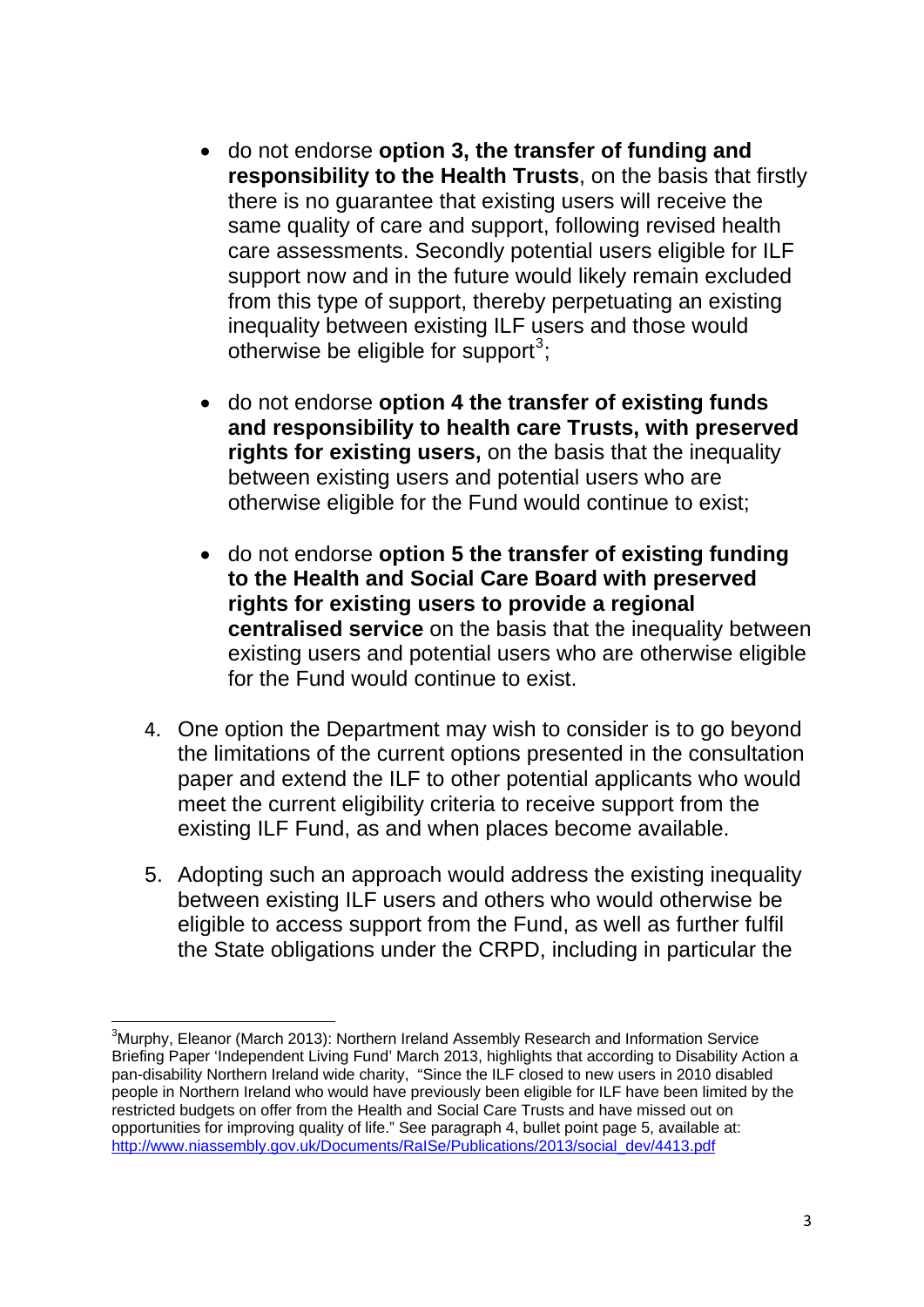rights of disabled persons rights set out in **Article 19, 'Living independently and being included in the community'.**

- 6. This option is also entirely consistent and in keeping with disability equality legislation in particular sections 49a and 49 b of the Disability Discrimination Act 1995, as amended by the Disability Discrimination (NI) Order 2006, specifically the publ ic sector disability equality duty, commonly referred to as the 'disability duties'.<sup>[4](#page-3-0)</sup> Any measure which enables disabled people better quality of life for disabled people and effectively realise the duties to 'promote positive attitudes towards disabled people and to live more independently at home and to participate in community life in a manner of there choosing is likely to result a encourage their participation in public life.
- 7. Furthermore, this option would reflect the views and aspirations of ILF users<sup>[5](#page-3-1)</sup> in Northern Ireland who have expressed their preference for the establishment of a regional ILF model which extends the existing Fund to new users (the approach taken by the Scottish Government). <sup>[6](#page-3-2)</sup>
- 8. Irrespective of which model is adopted following this consultation exercise, any measures taken should not be retrogressive in nature and undermine the current quality of support received by ILF users. We would urge the Department to make a decision on the future of the ILF at the earliest opportunity, taking full account of user's views and concerns, in order to reduce their uncertainty about the current situation.

<span id="page-3-0"></span> 4 Equality Commission for Northern Ireland (March 2007): A Guide for Public Authorities - Promoting positive attitudes towards disabled people and encouraging the participation of disabled people in public life. Available at:

[http://www.equalityni.org/ECNI/media/ECNI/Publications/Employers%20and%20Service%20Provider](http://www.equalityni.org/ECNI/media/ECNI/Publications/Employers%20and%20Service%20Providers/DisabilitydutiesGuideforPAs2007.pdf) [s/DisabilitydutiesGuideforPAs2007.pdf](http://www.equalityni.org/ECNI/media/ECNI/Publications/Employers%20and%20Service%20Providers/DisabilitydutiesGuideforPAs2007.pdf)

<span id="page-3-1"></span> $5$  Centre for Independent Living Northern Ireland (November 2014): There was a consensus among ILF users that Northern Ireland should adopt a regional model for the ILF similar to the approach taken in Scotland. Further information available at: [http://www.cilbelfast.org/content/update-latest-ilf](http://www.cilbelfast.org/content/update-latest-ilf-saga)[saga](http://www.cilbelfast.org/content/update-latest-ilf-saga)

<span id="page-3-2"></span> $6$  As noted in paragraph 17 page 8 of the consultation paper the Scottish Government intends to create an ILF to safeguard support for existing ILF users while further investing an additional 5.5 million pounds to re-open ILF to new users.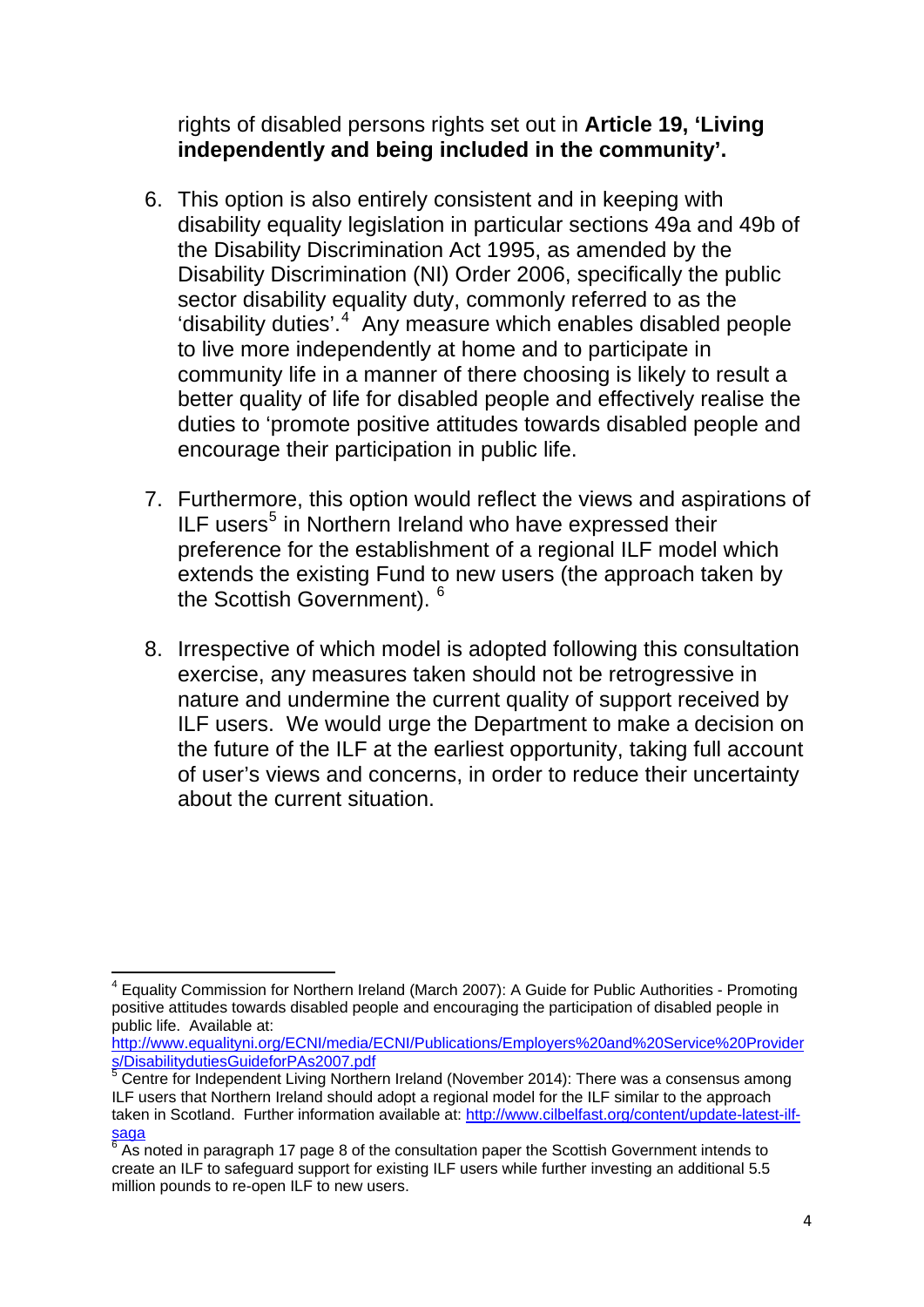## **Specific Comments**

## **Rationale for Closure of the Fund**

- 9. The Department may wish to consider that within current budget restraints, resources presently being allocated to the existing ILF model be invested to develop a similar successor model to provide support for existing users as well as allow applications to the Fund as and when places become available, in order to mitigate the risk of exponential escalation of costs. **Mainstreaming Service Provision**
- 10. With respect to the question of mainstreaming the Fund within the overall health and social care budget, the Commission is mindful of the views of service users that their preferred option is an independent regional model to ensure that resources to any future independent living arrangements are not subsumed by the overall health and social care budget, or reduced because of the economic situation referenced in the consultation paper.<sup>[7](#page-4-0)</sup> The provision of a regional model for the ILF would enable service users and other stakeholders to better assess the management of the budget, providing greater transparency and accountability.

## **The Views of ILF Users**

11. The Northern Ireland Independent Living User Group have identified as a key priority the need to ensure the continued financial support to current ILF users and those eligible but not currently benefiting from the ILF current administrative arrangements.<sup>[8](#page-4-1)</sup> We are aware that ILF users met with the Northern Ireland Assembly All Party Working Group on 11 November 2014 and expressed a strong preference for a locally administered ILF, similar to that planned for Scotland.<sup>[9](#page-4-2)</sup> The

<span id="page-4-0"></span>  $<sup>7</sup>$  Department of Health Social Services and Public Safety (Consultation on the Future Support of ILF</sup> Users in Northern Ireland, paragraph 29, page 12

<span id="page-4-1"></span><sup>&</sup>lt;sup>8</sup> The Independent Living Fund User Group Briefing Paper defines the ILF User Group Northern Ireland as consisting of ILF users, carers, family members and representative groups. The group was established by people who took part in the consultation event in Belfast, August 2012, about the Future of ILF and is user led. The group has met once since the consultation event and has set out their key priority which is: **"To ensure the continued financial support provided for current ILF users and those eligible but not currently benefiting from the Fund."** Further information available at

<span id="page-4-2"></span><sup>&</sup>lt;u>http://www.cilbelfast.org/sites/default/files/NI%20ILF%20User%20Group%20Briefing%20Paper.pdf</u><br><sup>9</sup> Centre for Independent Living Northern Ireland: Update on the latest Developments on the Northern Ireland Living Fund, November 2014, available at [http://www.cilbelfast.org/content/update-latest-ilf](http://www.cilbelfast.org/content/update-latest-ilf-saga)[saga](http://www.cilbelfast.org/content/update-latest-ilf-saga)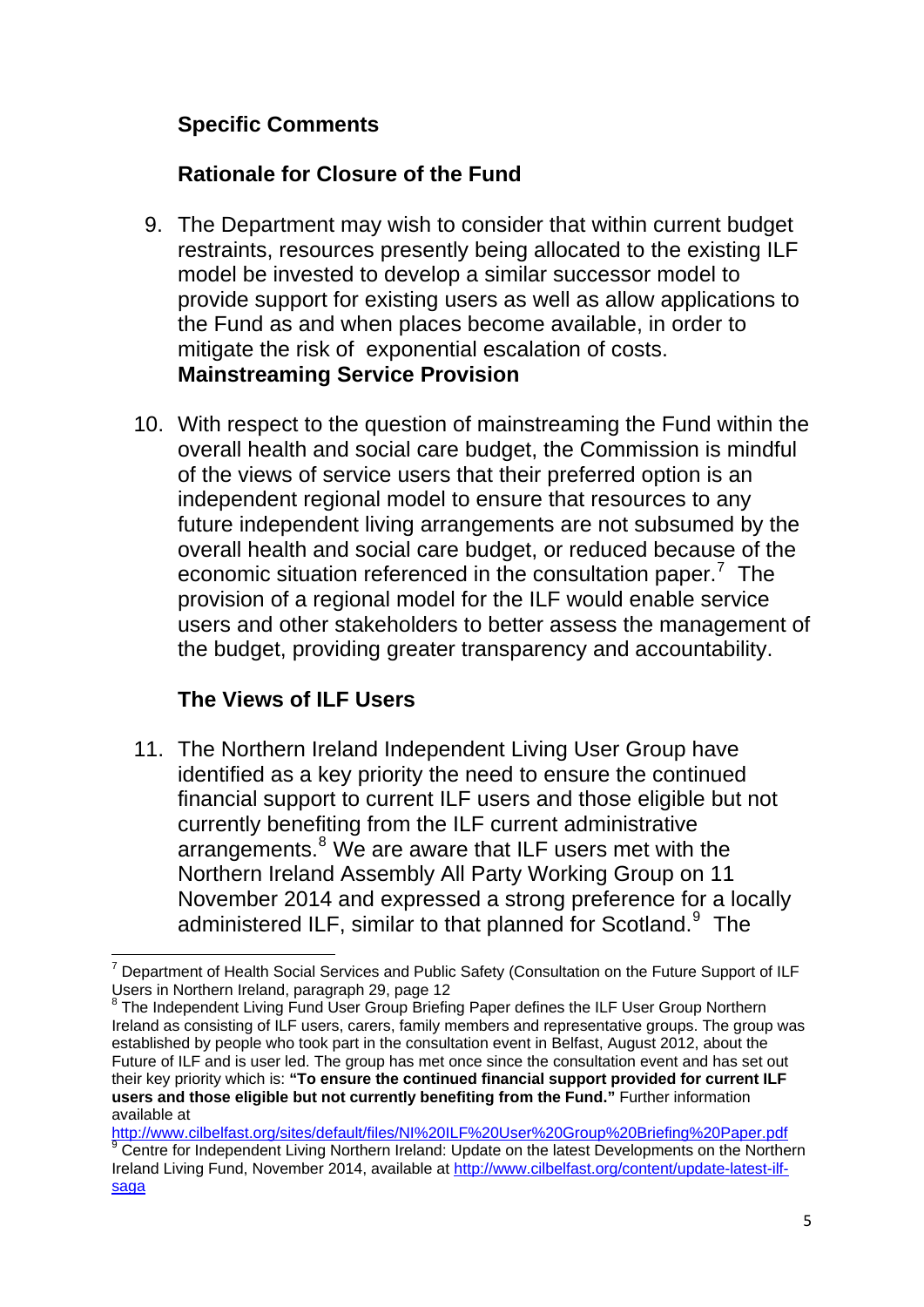Commission considers that any outcome of this consultation exercise should reflect the views and aspirations of those directly affected by the decision on the medium and long-term future of delivering independent living opportunities for those disabled people with intensive complex support requirements.

#### **UN Convention on the Rights of Persons with Disabilities**

- 12. In considering the future of the ILF and the potential consequence on existing and potential users of the fund, the Department should take into account its commitments under the CRPD. The Convention provides an important human rights framework to guide the Department in the development of any future measures or programmes related to independent living opportunities for disabled people in Northern Ireland.
- 13. We draw the Department's attention to the preamble to CRPD which recognises the need to promote the rights of all people with disabilities, including those who require more intensive support.<sup>[10](#page-5-0)</sup> Further, article 3, 'General principles', also makes clear the importance of persons with disabilities being given the opportunity to exercise their individual autonomy and [in](#page-5-1)dependence, including the freedom to make their own choices.  $11$
- 14. Indeed ILF users have advised that "for many users the ILF represents the difference between being able to choose to live at home, supported by their families or having to go into permanent residential care."[12](#page-5-2)
- 15. Both the preamble to the Convention and article 4(3) 'General obligations'[13](#page-5-3) make clear that disabled people should have the opportunity to be involved in decision making processes about policies and programmes which directly affect them.<sup>[14](#page-5-4)</sup> The preference of ILF users should be considered in this context.
- 16. It should also be noted that Article 19, 'Living independently and being included in the community', requires the state to 'ensure

<span id="page-5-0"></span> $10$  The UN Convention on the Rights of Persons with Disabilities, preamble (j)

<span id="page-5-1"></span><sup>&</sup>lt;sup>11</sup> The UN Convention on the Rights of Persons with Disabilities, Article 3 - general principles (a)<br><sup>12</sup> Op Cit, Centre for Independent Living November 2014<br><sup>13</sup> Article 4(3) CRPD states that in the development and impl

<span id="page-5-3"></span><span id="page-5-2"></span>programmes and in other decision making processes concerning issues related to persons with disabilities states parties shall consult with and actively involve persons with disabilities.<br><sup>14</sup> CRPD, preamble (o)

<span id="page-5-4"></span>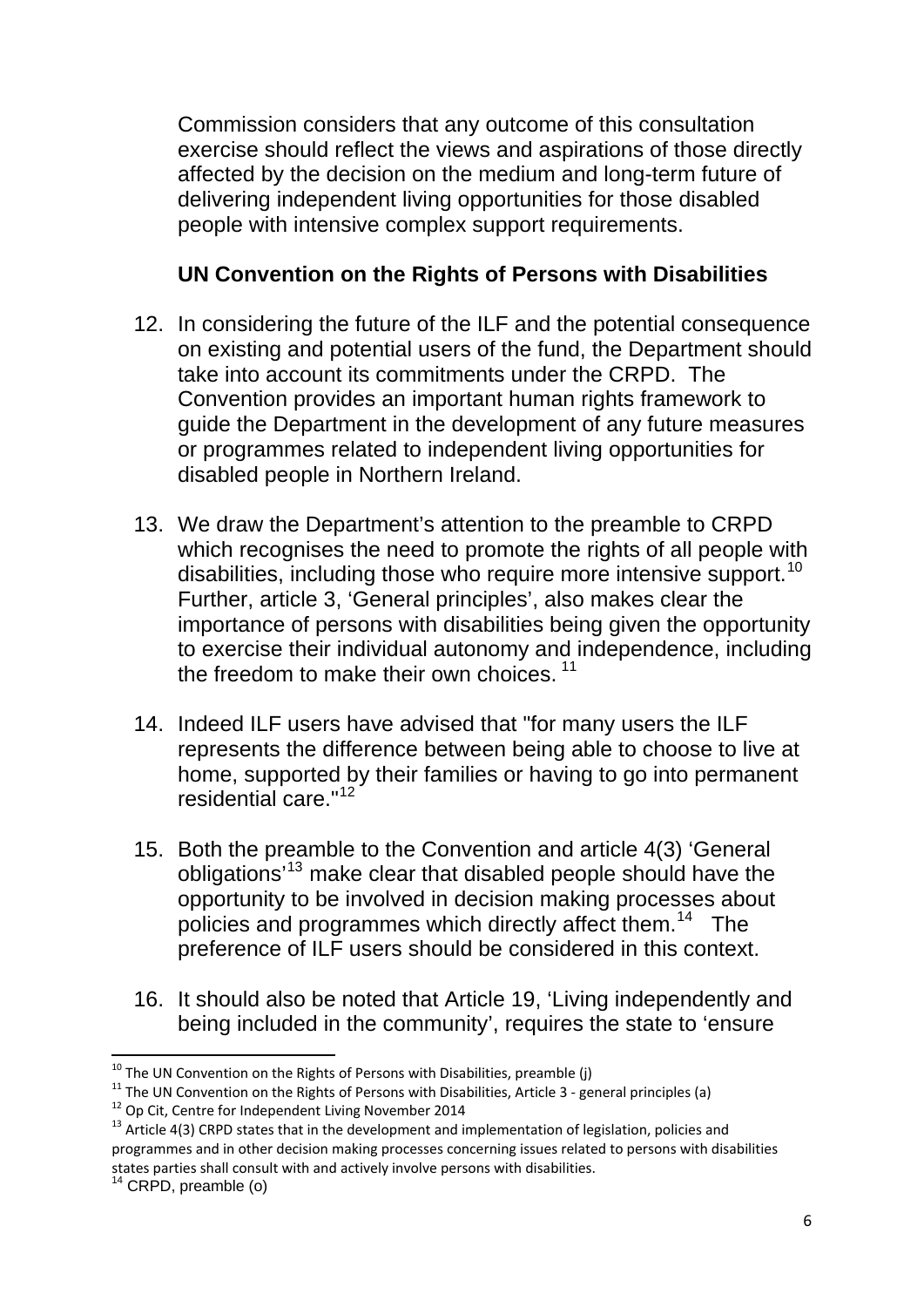that persons with disabilities should have the opportunity to choose their place of residence and where and with whom they live on an equal basis with others in any particular living arrangement'.15 Further, it requires that persons with disabilities should have access to a range of in-home residential and other community services necessary to support living and inclusion in the community and to prevent isolation and segregation from the community. <sup>16</sup>

17. It is apparent that the ILF provides users with flexibility of choice as to how they live their lives and reflects the intent and purpose of the above article. Just as important an independent ILF successor model for both existing users and future users reflect s the real choice of disabled people affected by the forthcoming decision on the ILF.<sup>17</sup>

## **Disability Strategy**

18. The Department should also bear in mind the commitments made by the Northern Ireland Executive within the Disability Strategy, specifically strategic priority 8, to 'increase the level of choice, control and freedom that people with disabilities have in their daily lives'.[18](#page-6-0) The continuation of the ILF in whatever form will address this priority, provided it takes account of existing and potential users.

#### **Resources**

19. The CRPD also draws attention to the issue of resources in terms of realising all of the rights set out in the Convention and this includes the right to independent living.

 $15$  Article 19(a) the right to independent living, CRPD.

<sup>&</sup>lt;sup>16</sup> Article 19(b) the right to independent living, CRPD.<br><sup>17</sup> Mencap (November 2014): All Party Group meets to discuss Independent Living Fund. ILF users met with the Employment and Learning Northern Ireland Assembly Committee and advised those present that "for many users the ILF represents the difference between being able to choose to live at home, supported by their families, or having to go into permanent residential care." The ILF users recommended that the Northern Ireland Executive develop a regional ILF similar to the approach taken in Scotland. Further information available at: [https://www.mencap.org.uk/news/article/all-party](https://www.mencap.org.uk/news/article/all-party-group-meets-discuss-independent-living-fund)[group-meets-discuss-independent-living-fund](https://www.mencap.org.uk/news/article/all-party-group-meets-discuss-independent-living-fund)<br><sup>18</sup> Office of the Fig. 1

<span id="page-6-0"></span><sup>18</sup> Office of the First and Deputy First Minister (March 2013): *A Strategy to Improve the Lives of Disabled People 2012 – 2015*, penultimate paragraph, page 18. Available at: www.**ofmdfm**ni.gov.uk/**disability**-**strategy**[-2012-2015-revised-010313.doc](http://www.ofmdfmni.gov.uk/disability-strategy-2012-2015-revised-010313.doc)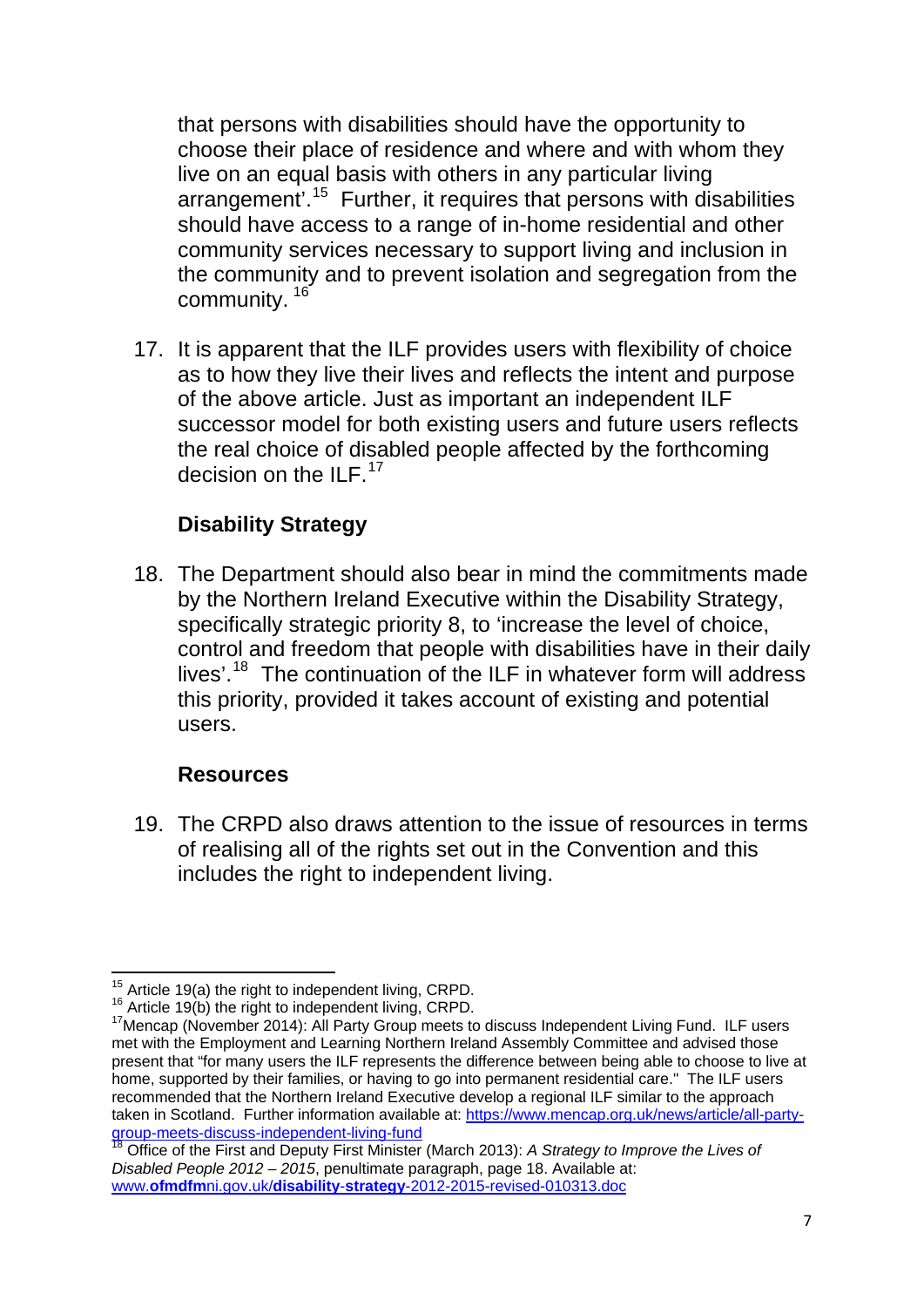- 20. Within Article 4.2, 'General obligations', with regard to economic, social and cultural rights, the Convention directs public authorities and state funded agencies to take measures to the maximum of available resources, with a view to achieving progressively the full realisation of these rights, (such as those enumerated in Article 19), without prejudice to those obligations contained in the **Convention**
- (UNCRC). 21. This obligation is also articulated within the International Covenant for Economic Social and Cultural Rights (ICESCR) and the United Nations Convention on the Rights of the Child
- 22. The UN Committee on Economic, Social and Cultural Rights has stated that:

most careful consideration and would need to be fully justified Covenant and in the context of the full use of the maximum available resources"19. "Any deliberate retrogressive measures … would require the by reference to the totality of the rights provided for in the

23. It is likely that the allocation of resources currently made available to the Independent Living Funding will reflect on the perceived Department in particular to their obligations under the Convention. disabled people with high complex support requirements live their disabled people must not lead to any retrogression of disabled person's rights as established in the Convention. level of commitment by the state in general and by the Further economic restrictions placed on disabled people in areas such as Independent Living restrict meaningful choice as to how lives. It is of critical importance that any realignment of independent living resources which directly or indirectly affects

## **Conclusion**

24. The Commission would encourage the Department to give consideration to the long-term future of the ILF in the interests of both existing and potential users who meet the current eligibility criteria of the existing ILF model. In doing so we would strongly

 19 CESCR General Comments No. 3, *The Nature of States Parties' Obligations* (Fifth session, 1990), U.N. Doc. E/1991/23, para 9.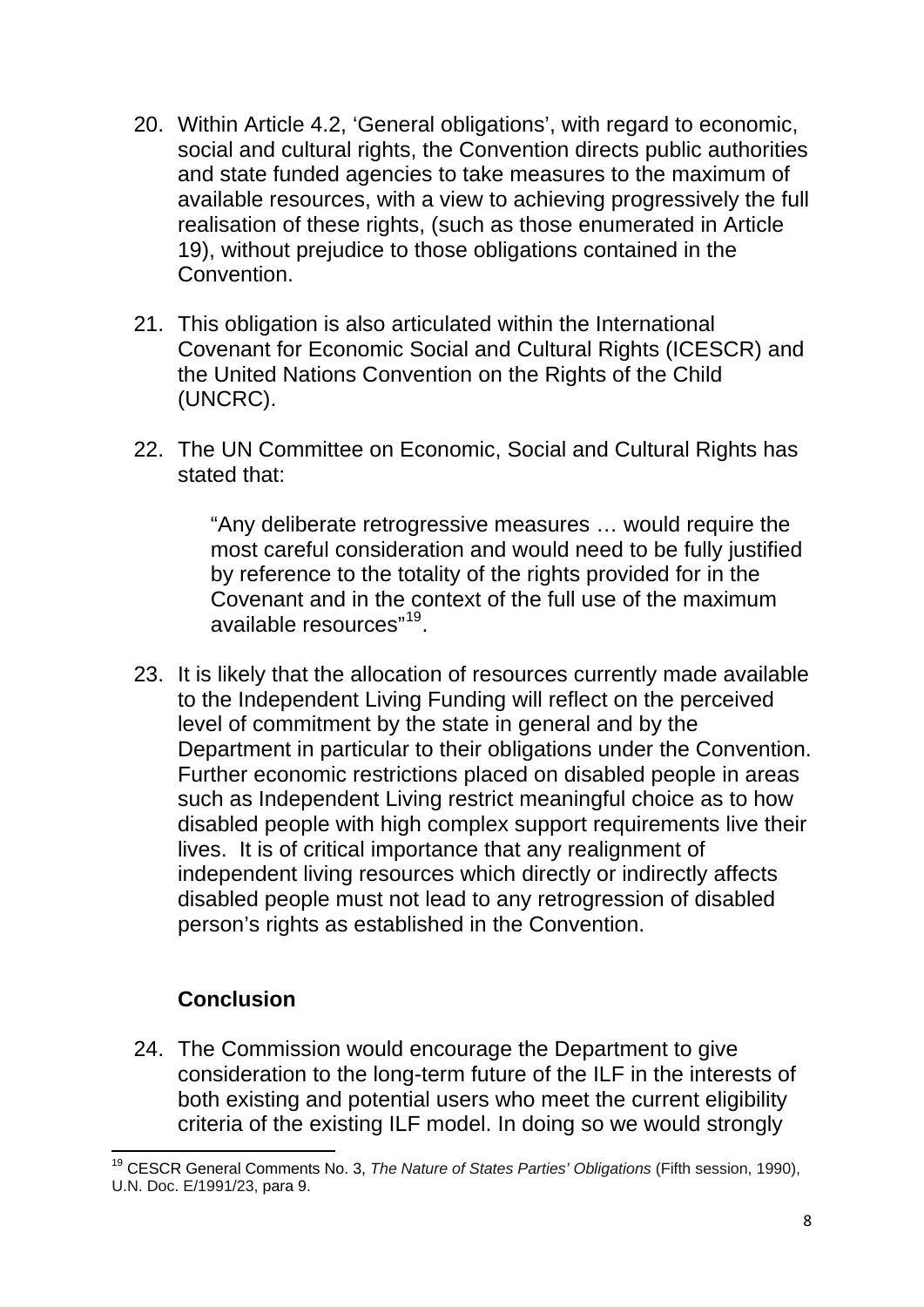of ILF users and be implemented in a timely manner to address the concerns users have about the future of the fund. recommend the Department's final decision fully reflect the views

Department to take full account of the Convention, in particular and Article 19 the 'Living independently and being included in the community'. 25. In making the decisions about the future resourcing of Independent Living options, The Commission urges the the preamble to the Convention, Article 4 'General obligations'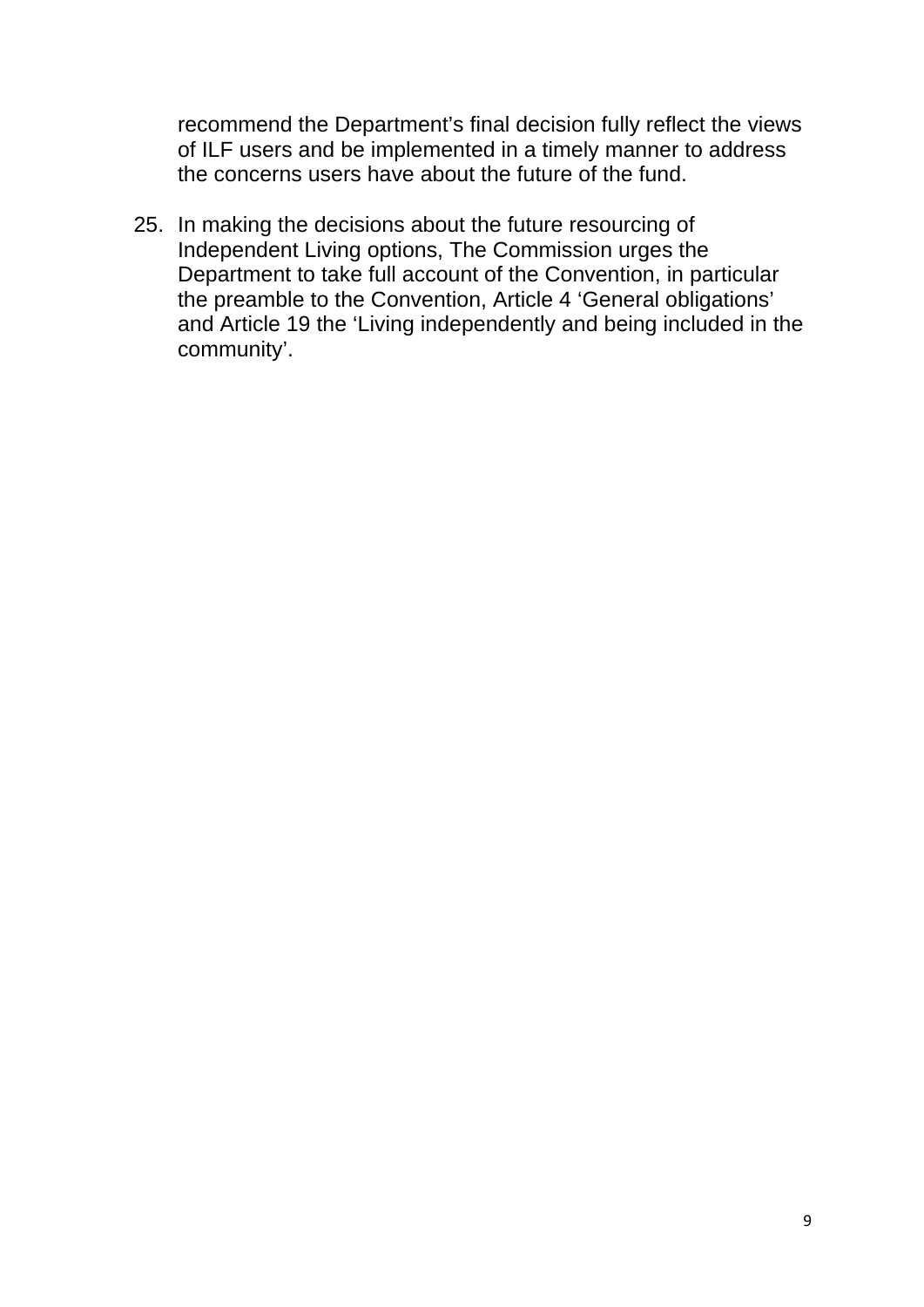## **Annex 1: The Equality Commission for Northern Ireland**

1998. The Commission is responsible for implementing the legislation on fair employment, sex discrimination and equal pay, race relations, sexual 1. The Equality Commission for Northern Ireland (the Commission) is an independent public body established under the Northern Ireland Act orientation, disability and age.

on public authorities to promote equality of opportunity and good relations under Section 75 of the Northern Ireland Act 1998 (Section 75) and to promote positive attitudes towards disabled people and encourage participation by disabled people in public life under the 2. The Commission's remit also includes overseeing the statutory duties Disability Discrimination Act 1995.

- 3. The Commission's general duties include:
	- working towards the elimination of discrimination;
	- promoting equality of opportunity and encouraging good practice;
	- promoting positive / affirmative action
	- promoting good relations between people of different racial groups;
	- overseeing the implementation and effectiveness of the statutory duty on relevant public authorities;
	- keeping the legislation under review;
	- promoting good relations between people of different religious belief and / or political opinion.

has been designated under the United Nations Convention on the rights of Persons with Disabilities (UNCRPD) as the independent mechanism tasked with promoting, protecting and monitoring implementation of UNCRPD in Northern Ireland. The Commission, with the Northern Ireland Human Rights Commission,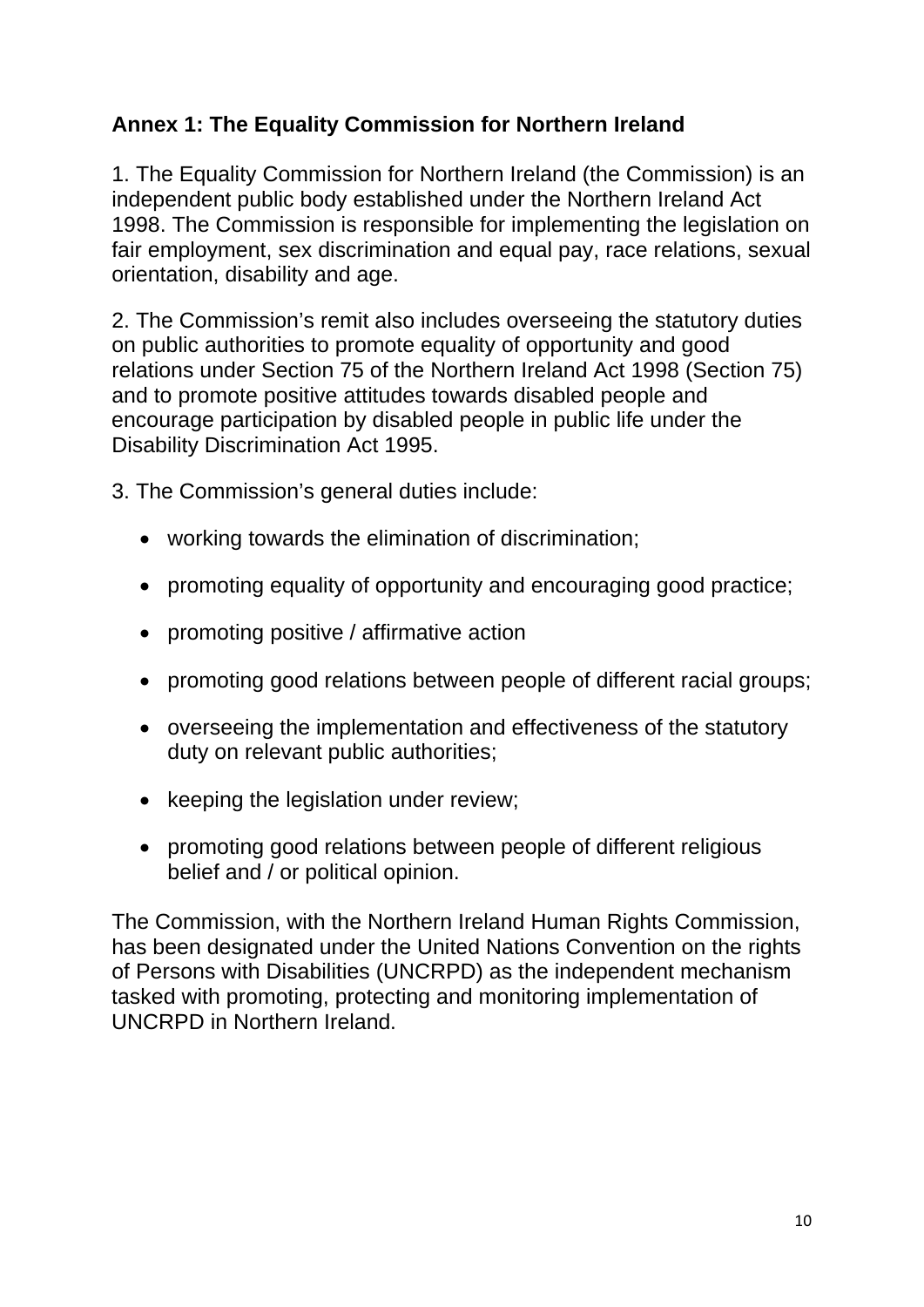

# **Addendum to Equality Commission for Northern Ireland response to the consultation by the DHSSPS on the Future Support of Independent Living Fund (ILF) Users in Northern Ireland**

# **Section 75 and Equality Scheme Commitments**

### **DHSSPS equality considerations to date**

Section 4 of the consultation document is entitled '*Human Rights, Equality and Rural Proofing Implications*'. The Commission notes that within this section the Department has committed to carry out an equality impact assessment (EQIA). However the document does not indicate when this EQIA is to be carried out.

The Commission has also been advised by the Department that no screening has been completed because this was a *discussion paper,* inviting comment on possible ways forward and does not seek comments on a policy decision as no policy decision has yet been made.

The Commission also notes that on Page 17 of this section of the consultation document, a variation of the screening questions (referred to as '*equality impact assessment questions*') is set out and consultees are asked to respond.

## **Commission advice**

With regard to the Departments obligations in relation to Section 75 of the Northern Ireland Act (1998) and it's equality scheme commitments, the Commission advises the following:

• This consultation document would appear to fall within the definition of a policy as outlined in the Department's Equality Scheme and therefore should have been screened at the earliest opportunity in the policy development process.